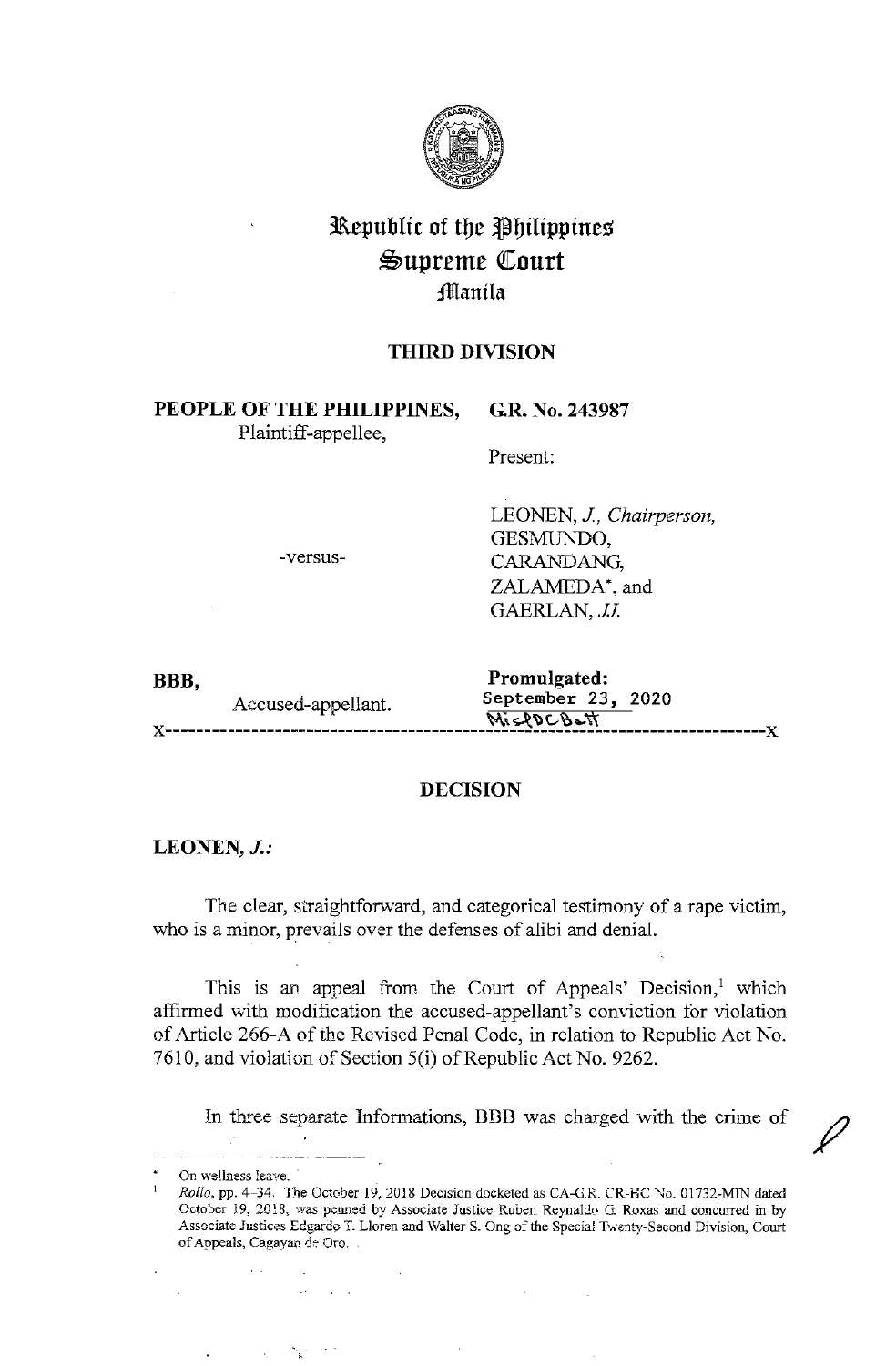$\int$ 

committing violence against his common-law wife **DDD** and raping his two minor stepdaughters AAA and CCC:<sup>2</sup>

#### Crim. Case No. 12493

That in the evening, on or about the 25<sup>th</sup> day of April 2004, in the municipality of  $\blacksquare$ , within the jurisdiction of this Honorable Court, the said accused did then and there wil[l]fully, unlawfully and feloniously commit violence against women and their children on one [DDD], a 34-year-old [sic] his common-law wife, by causing mental or emotional anguish, public ridicule or humiliation by accused's acts of raping her children [AAA] and [CCC], all minors, on the night of December 9, 1999 and March 30, 2004, respectively, in gross violation of Sec. 5(i) of R.A. 9262.

#### CONTRARY TO LAW.

#### Crim. Case No. 12605

That at dawn, on or about the  $10<sup>th</sup>$  day of December, 1999, in the municipality of  $\blacksquare$ , within the jurisdiction of this Honorable Court, the said accused, by means of force and intimidation, did then and there wil[l]fully, unlawfully and feloniously succeed in having sexual intercourse with his stepdaughter [AAA], a 13<sup>[-</sup> ]year old minor, against her will and without her consent.

CONTRARY TO LAW, (Viol. Of Art. 266-A of the Revised Penal Code, in relation to R.A. 7610, with the aggravating/qualifying circumstances: that the victim is under 18 years of age and the offender is the step-parent of the victim.)

#### Crim. Case No. 12606

That at midnight, on or about the  $30<sup>th</sup>$  day of March 2004, in the municipality of **the contract of the intervals**, within the jurisdiction of this Honorable Court, the said accused, by means of force and intimidation, did then and there wil[l]fully, unlawfully and feloniously succeed in having sexual intercourse with his stepdaughter  $[CCC]$ , a 13 $[-$ ]year old minor, against her will and without her consent.

CONTRARY TO LAW, (Viol. Of Art. 266-A of the Revised Penal Code, in relation to R.A. 7610, with the aggravating/qualifying circumstances: that the victim is under 18 years of age and the offender is the step-parent of the victim.)<sup>3</sup>

<sup>2</sup>  **The identity of the victim or any information which could establish or compromise her identity, as well**  as those of her immediate family or household members, shall be withheld pursuant to Republic Act No. 7610, or the Special Protection of Children Against Abuse, Exploitation and Discrimination Act, approved on June 17, 1992; Republic Act No. 9262, or the Anti-Violence Against Women and Their Children Act of 2004 approved on March 8, 2004; and Section 40 of A.M. No. 04-10-11-SC, otherwise known as the "Rule on Violence against Women and Their Children" dated November 15, 2004. See also Amended Administrative Circular No. 83-2015, entitled "Protocols and Procedures in the **Promulgation, Publication, and Posting on the Websites of Decisions, Final Resolutions, and Final**  Orders Using Fictitious Names/Personal Circumstances," dated September 5, 2017.

<sup>3</sup>  CA *rollo*, pp. 61-62.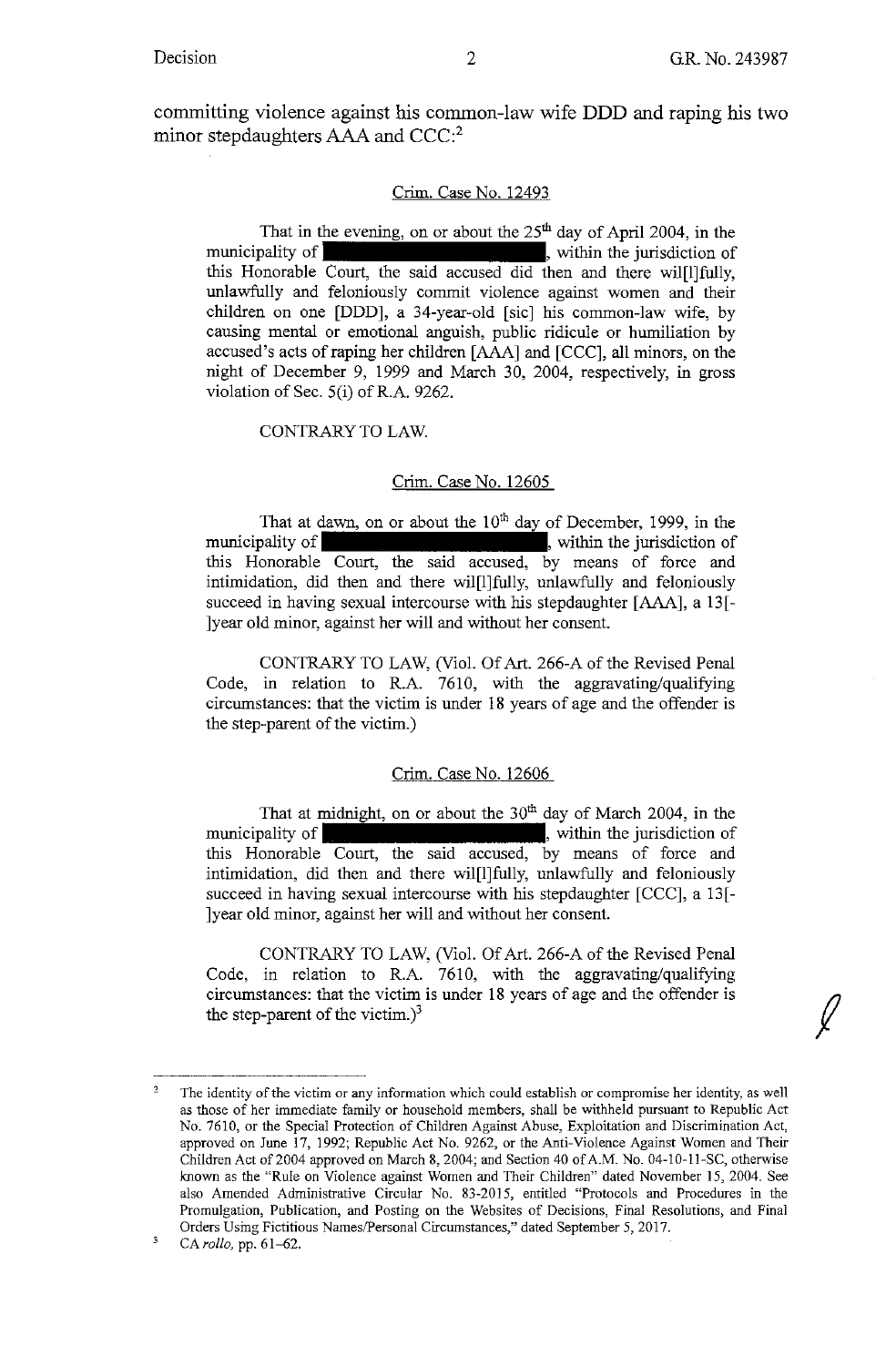AAA was born on December 31, 1985, and CCC was born on October 21, 1990. Their mother, DDD, was in a live-in relationship with BBB, who was a soldier in the Philippine Army.<sup>4</sup>

According to the prosecution, in the early morning of December 10, 1999, BBB entered the room of AAA, then 13 years old, who just arrived home. BBB laid on top of AAA, undressed her, removed her panty, and then forcibly inserted his penis into her vagina while covering her mouth. BBB threatened AAA with a gun saying that if she tells anyone, he would kill her mother, brother, and sister. A week later, AAA confided to her mother about the incident but DDD did not believe her and instructed her not to tell anyone.<sup>5</sup>

In another incident on the evening of March 30, 2004, CCC, then 13 years old, was left in their house while DDD and AAA were away on a wake vigil. BBB and CCC were playing cards when BBB asked CCC if she had already experienced sex. Instead of answering, CCC went to her room. BBB followed her and attempted to punch her. He then pinned her to the bed and forced himself inside her. BBB threatened CCC to not make any noise and to not report what happened or else he will kill her.<sup>6</sup>

A month after, or on April 25, 2004, **BBB** told CCC that he will abuse her again, prompting CCC to confide to AAA that she was molested by their stepfather. AAA likewise revealed that a similar incident happened to her.<sup>7</sup>

On the same day, the two sisters told their mother that BBB molested them. They then all went to the office of the National Bureau of Investigation to report the crime. <sup>8</sup>

The prosecution also presented as witness a municipal health officer who, after performing medical examinations on AAA and CCC, testified that they have "old lacerations in their hymens and [are] in non-virginal states."<sup>9</sup> The other prosecution witness was their mother DDD who testified that she fainted upon being informed that her children AAA and CCC were molested by her live-in partner BBB.<sup>10</sup>

**BBB** denied molesting AAA and CCC. He maintained that on December 10, 1999, he was in Jolo, Sulu serving in the Philippine Army.<sup>11</sup> He likewise claimed that he was home on March 30, 2004 for a business

<sup>&</sup>lt;sup>4</sup> Id. at  $62-63$ .<br> $\frac{5}{2}$  Pollo pp. 7.

*Rollo*, pp. 7-8.

<sup>6</sup> Id. at 8-9.

<sup>7</sup> Id. at 9.

Id.

<sup>&</sup>lt;sup>9</sup> Id. at 10.<br><sup>10</sup> Id. at 28.<br><sup>11</sup> Id. at 10.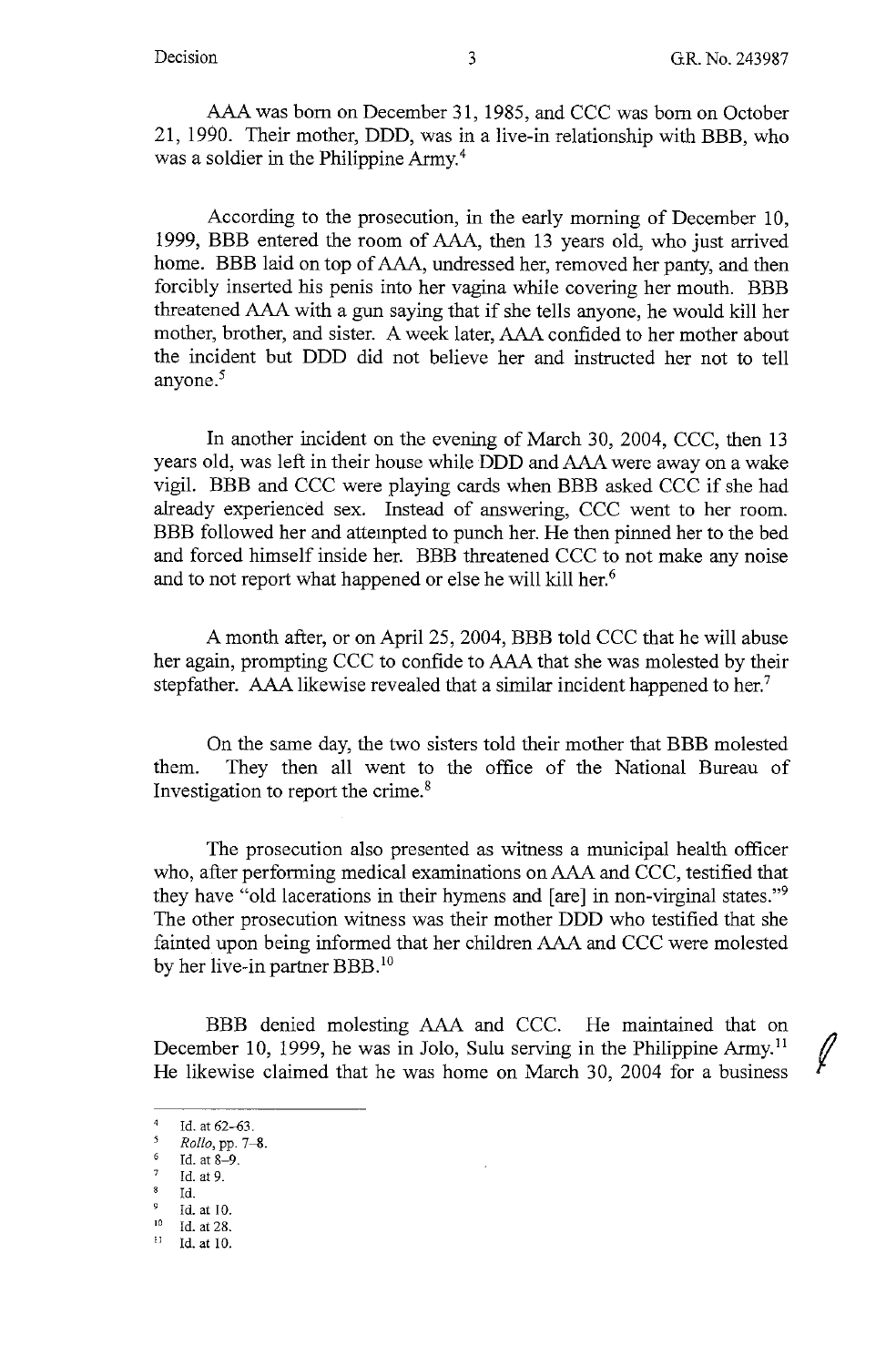$\int$ 

meeting with his neighbor, (Bornia), which lasted until 2:00 am, and that neither AAA nor CCC were at home during that time.<sup>12</sup> This was corroborated by Bornia's testimony.<sup>13</sup>

In its Decision, 14 the Regional Trial Court found **BBB** guilty beyond reasonable doubt for violation of Section 5 (i)<sup>15</sup> of Republic Act No. 9262 and two (2) counts of rape under Article 266-A of the Revised Penal Code. The dispositive portion of the Decision read:

**WHEREFORE,** judgment is tendered declaring accused [BBB] guilty beyond reasonable doubt in all these three (3) cases and is penalized as follows:

- 1. For Criminal Case No. 12493 for Violation of Section 5(i), R.A. 9262, to suffer the indeterminate sentence of **TWO (2) years and ONE (1) day to FOUR (4) years and TWO (2) months of prision correcional.** In addition, accused shall pay a **FINE of Two Hundred Thousand (P200,000.00) Pesos** with subsidiary imprisonment in case of insolvency and he shall undergo mandatory psychological counselling or psychiatric treatment and shall report compliance to the Court. In this connection, the jail authorities is [sic] directed to make the necessary arrangement for the compliance of this directive by R.A. 9262.
- 2. For Criminal Case No. 12605, for Rape, to suffer the penalty of **RECLUSION PERPETUA** with all its accessory penalties and to pay the private complainant [AAA], civil indemnity of P75,000.00, moral damages of P75,000.00 and exemplary damages of P30,000.00.
- 3. For Criminal Case No. 12606, for Rape, to suffer the penalty of **RECLUSION PERPETUA** with all its accessory penalties and to pay the private complainant [CCC], civil indemnity of P75,000.00, moral damages of P75,000.00 and exemplary damages of P30,000.00.

The detention of the accused since May 4, 2004 shall be credited to all his sentence.<sup>16</sup> (Emphasis in the original)

BBB appealed to the Court of Appeals, arguing that DDD reported the crime to get rid of him so she could go to another man.<sup>17</sup> He asserted that Bomia's testimony should have been given more weight since Bomia was

16 CA *rollo,* p. 68.

1d. at 56.

<sup>12</sup> Id. at 11.<br><sup>13</sup> Id. at 10.<br><sup>14</sup> CA *rollo*, pp. 61–68. The December 1, 2016 Decision docketed as Criminal Case Nos. 12493, 12605, and 12606 dated December I, 2016 was penned by Judge Jose Rene G. Dondoyano of Branch 7,

Regional Trial Court, Dipolog City.<br>Republic Act No. 9262 (2004), sec. 5 provides: SECTION 5. Acts of Violence against Women and Their Children. - The crime of violence against women and their children is committed through any of the following acts:

<sup>(</sup>i) Causing mental or emotional anguish, public ridicule or humiliation to the woman or her child, including, but not limited to, repeated verbal and emotional abuse, and denial of financial support or custody of minor children or denial of access to the woman's child/children.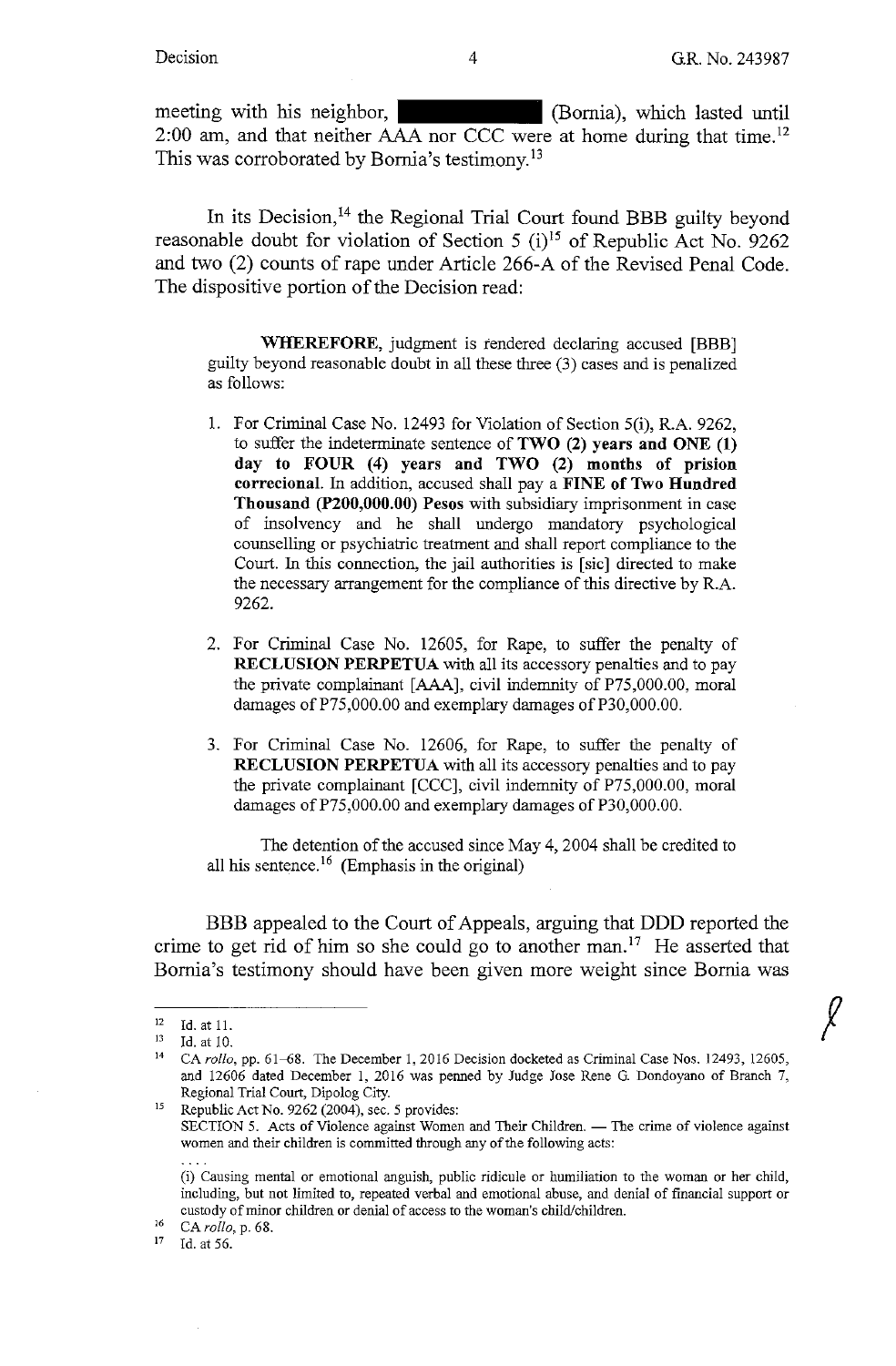*I* 

able to testify that accused-appellant was not in Zamboanga del Norte on December 10, 1999 and that they had a business meeting on the night of March 30, 2004.<sup>18</sup>

In its assailed Decision, 19 the Court of Appeals affirmed the Decision of the Regional Trial Court with modification. It found that the testimonies of the victims were credible and convincing.20 It gave no merit to BBB's defense that he was serving in the Army in Sulu on December 10, 1999 as he failed to produce any evidence to prove this. It likewise found that his mere denial that that he did not rape CCC was weak when weighed with the clear and convincing testimony of the victim.<sup>21</sup>

The Court of Appeals, however, modified the penalty for violation of Republic Act No. 9262, in view of *Quimvel v. People,22* as well as the amount of damages awarded, in view of *People v. Jugueta*.<sup>23</sup> The dispositive portion the Court of Appeals' Decision read:

**WHEREFORE,** foregoing premises considered this ordinary appeal is **DENIED** for lack of merit. The 01 December 2016 Judgment rendered by the Regional Trial Court, Branch 7, Dipolog City, in Criminal Case Nos. 12493, 12605 and 12606 is **AFFIRMED** with **MODIFICATION.** Appellant [redacted] is found **GUILTY beyond reasonable doubt of two (2) Counts of Qualified Rape under Article 266-A (1) of the Revised Penal Code, as amended by R.A. No. 8353, in relation to R.A. No. 7160.** 

Accordingly, said appellant is **SENTENCED** to suffer the penalty of *reclusion perpetua* for each case, in lieu of the abolition of death penalty under Article 266-B of the Revised Penal Code as amended by R.A. No. 8353, in relation to R.A. No. 7160. Moreover, appellant is hereby ORDERED to pay both [redacted] and [redacted] the amount of One Hundred Thousand Pesos (Phpl00,000) as civil indemnity; One Hundred Thousand Pesos (Phpl00,000) as moral damages; and One Hundred Thousand Pesos (Phpl00,000) as exemplary damages for each case.

All damages awarded shall earn interest at the rate 6% per annum from date of finality of judgment until fully paid.

As to Criminal Case No. 12493, appellant [redacted] is also found **GUILTY beyond REASONABLE DOUBT for Violation of Section 5(i), R.A. 9262 also known as** *The Anti-Violence Against Women and Their Children Act 2004.* 

Said appellant is **SENTENCED** suffer the penalty of imprisonment for an **INDETERMINATE PERIOD** of six (6) years of

<sup>&</sup>lt;sup>18</sup> Id. at 57.<br><sup>19</sup> Id. at 4-34.

 $\frac{20}{21}$  Id. at 24-25.<br>  $\frac{21}{22}$  Id. at 30.

<sup>22</sup>808 Phil. 889 (2017) [Per J. Velasco, Jr., En Banc]. 23 783 Phil. 806 (2016) [Per J. Peralta, En Banc].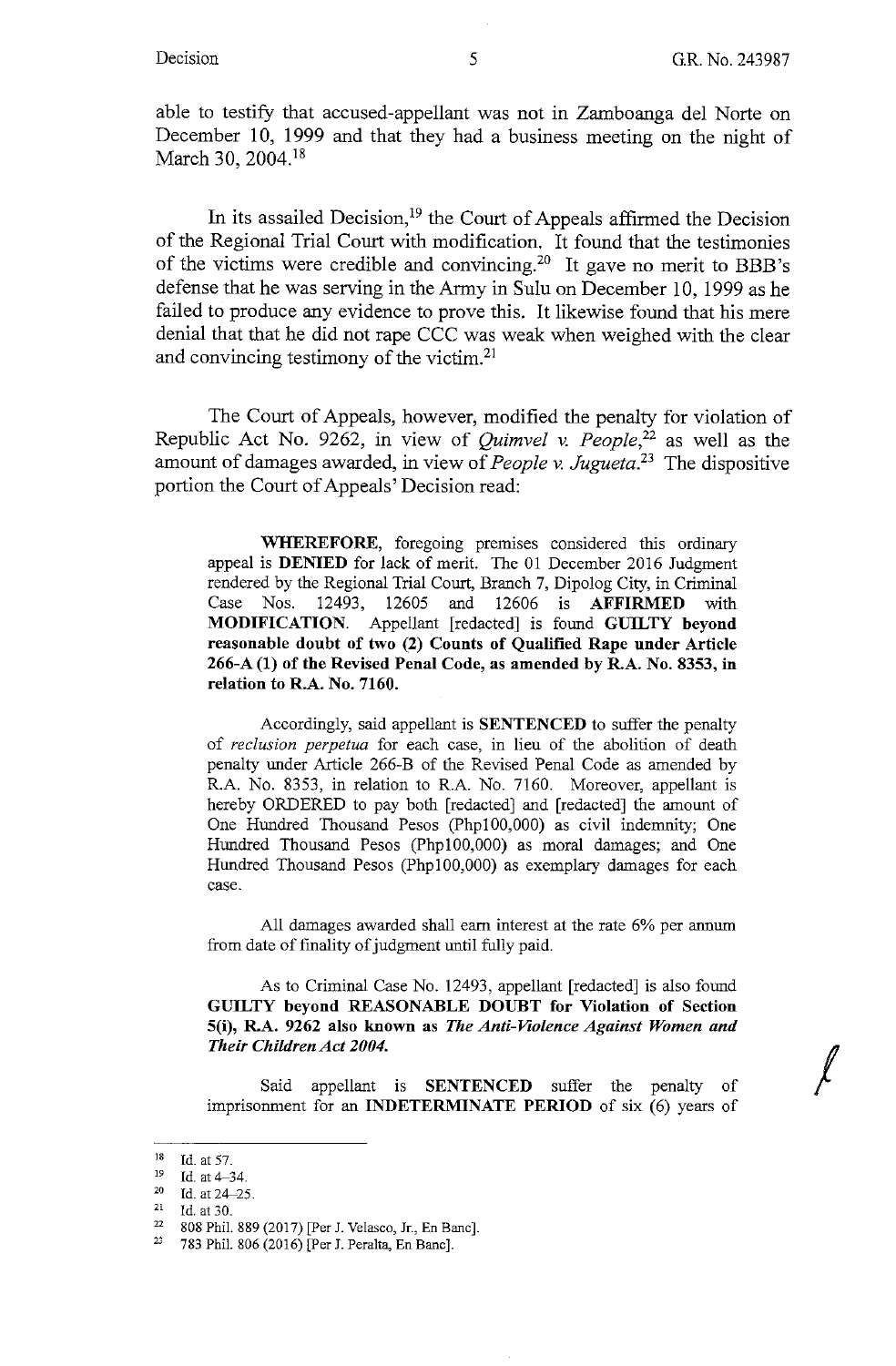*prision correccional,* as minimum, to ten (10) years and one (1) day of *prision nayor,* as maximum. In addition, appellant is also ordered to pay a fine in the amount of Two Hundred Thousand (P200,000.00) pesos, to undergo a mandatory psychological counselling or psychiatric treatment and report compliance to the Regional Trial Court (RTC), Branch 7, Dipolog City.

# **SO ORDERED.** 24 (Emphasis in the original)

Accused-appellant filed his Notice of Appeal.<sup>25</sup> In a March 20, 2019 Resolution,26 this Court noted the records forwarded by the Court of Appeals and informed the parties that they may file their Supplemental Briefs.

On July 16, 2019, the Office of the Solicitor General filed a Manifestation,<sup>27</sup> on behalf of the People of the Philippines, stating that it would no longer file a Supplemental Brief considering that the counterarguments raised in its Brief filed before the Court of Appeals are exhaustive enough to refute the arguments of the accused-appellant.

On June 28, 2019, the accused-appellant filed a Manifestation<sup>28</sup> indicating that he, too, would no longer file a Supplemental Brief since he had already thoroughly discussed his defenses in the Appellant's Brief he filed before the Court of Appeals.

For this Court's resolution is the sole issue of whether or not the Court of Appeals erred in affirming the accused-appellant's conviction.

Rape is defined under Article 266-A of the Revised Penal Code as follows:

ARTICLE 266-A. Rape; When and How Committed. - Rape is committed-

!) By a man who shall have carnal knowledge of a woman under any of the following circumstances:

a) Through force, threat, or intimidation;

b) When the offended party is deprived of reason or is otherwise unconscious;

c) By means of fraudulent machination or grave abuse of authority; and

d) When the offended party is under twelve (12) years of age or is demented, even though none of the circumstances mentioned above be present.

2) By any person who, under any of the circumstances mentioned in paragraph 1 hereof, shall commit an act of sexual assault by inserting his

<sup>24</sup>*Rollo,* **pp. 32-33.** 

<sup>25</sup> **Id. at 35-37.** 

 $^{26}$  Id. at 42-43.<br><sup>27</sup> Id. at 49-51.

<sup>28</sup> Id. at 44-45.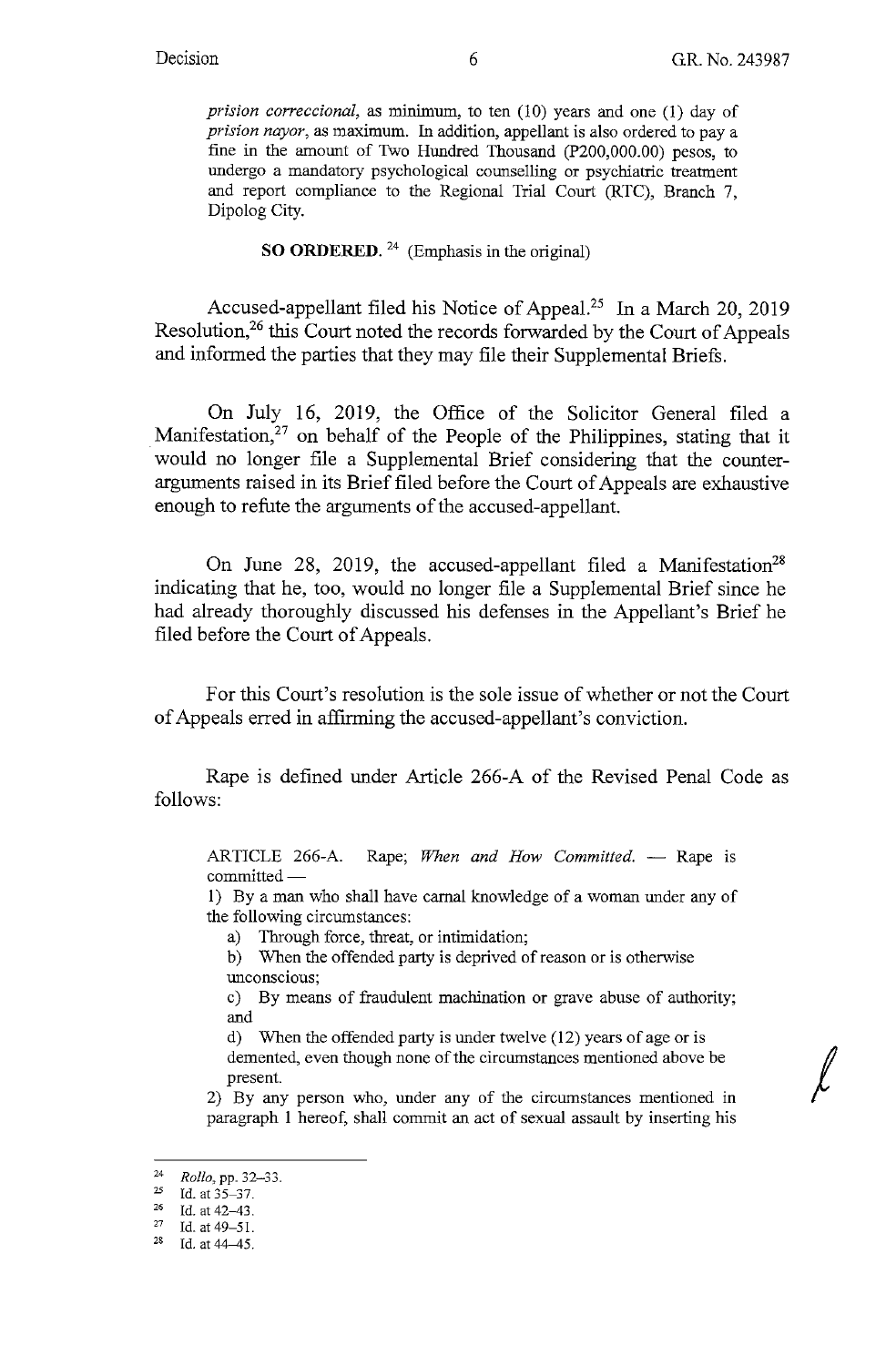*I* 

penis into another person's mouth or anal orifice, or any instrument or object, into the genital or anal orifice of another person.

Rape is qualified when the circumstances of the victim's minority and her relationship to the perpetrator concur and are alleged in the information.29

Here, both the Regional Trial Court and Court of Appeals found that the prosecution proved beyond reasonable doubt all the elements of qualified rape. The Regional Trial Court ruled that the allegations of AAA and CCC are credible:

They were raped by the accused at the time that they were still at their tender age. Complainant [AAA] was only 14 years old while complainant [CCC] was also 14 years old. The tenderness of their age made them susceptible to fear and intimidation employed by the accused. The accused was even armed with his gun when he raped [AAA]. Both complainants testified consistently, candidly[,] and in direct manner even during cross-examination. A candid and straightforward narration by the victim of how she [had] been raped bears the earmarks of credibility. Both the complainants were able to clearly show to the court the clear picture of how they were molested by the accused.<sup>30</sup>

The Court of Appeals similarly ruled that the testimonies of AAA and CCC during the direct examination showed that they candidly recalled how accused-appellant committed the crime. The pertinent portion of AAA's testimony is as follows:

Q: When he entered the room what did he say to you?

A: He asked me if I felt cold and I said yes and then he embraced me and lay on top of me.

Q: And then what did he do?

A: He undressed me.

Q: You were naked?

A: Only at the lower portion.

Q: Including your panty?

A: Yes, sir.

Q: After taking your panty and your clothes what did he do?

A: He inserted his pines (sic) into my vagina.

Q: Did you shout?

A: No because he covered my mouth and told me if I will report the matter he will kill my mother[,] my sister[,] and my brother.

<sup>29</sup>*People v. Armodia,* 810 Phil. 822, 832-833 (2017) [Per J. Leanen, Third Division], citing *People v. Malana,* 646 Phil. 290,310 (2010) [Per J. Perez, First Division].

<sup>3</sup> *CA rollo, pp.* 66–67.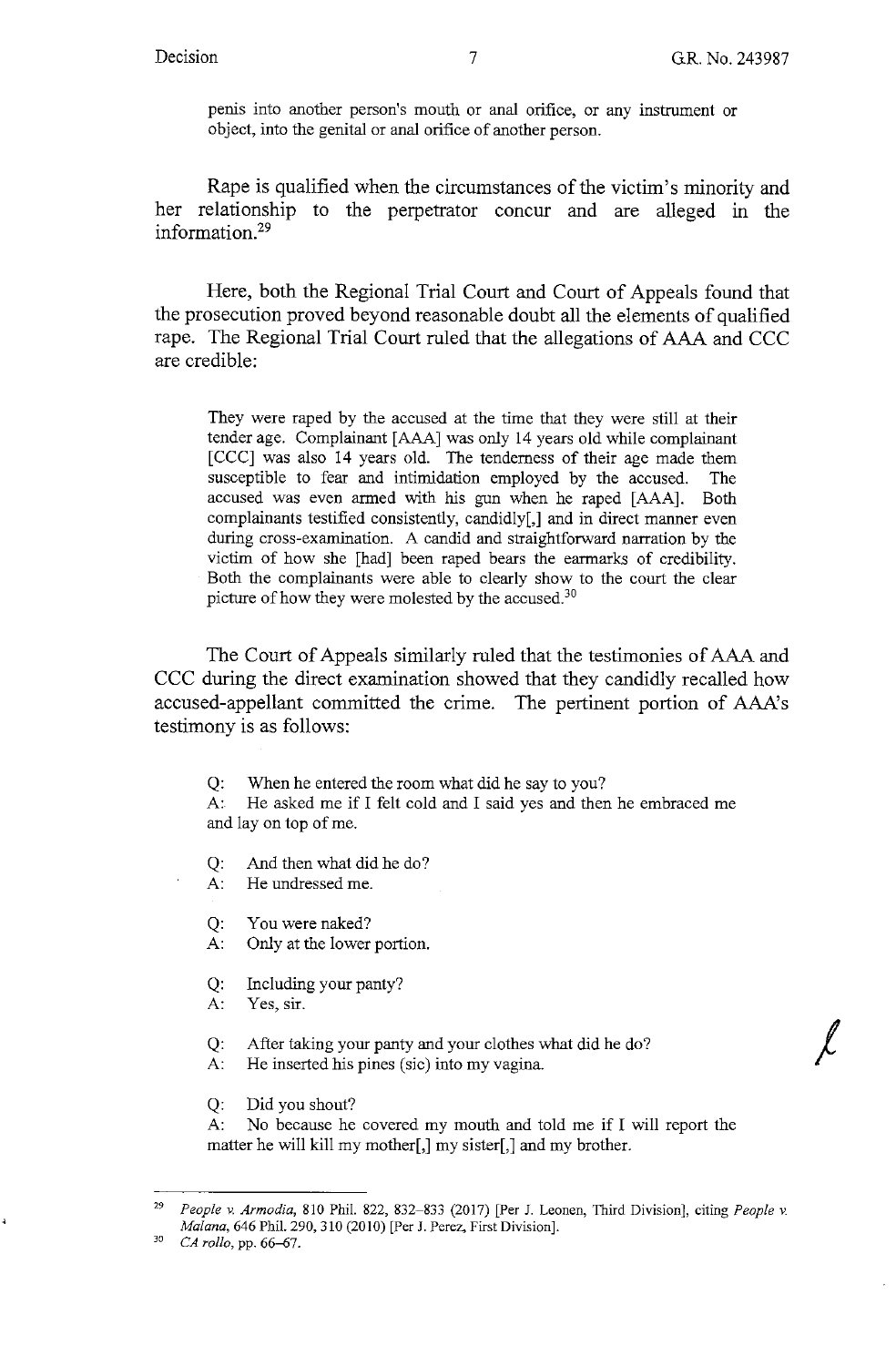- Q: Why did he bring any weapon?
- A: Yesagun.
- Q: What did you feel at that time?
- A: I felt sad. $31$

CCC's testimony also frankly narrated the series of events in a straightforward manner:

Q: When you were already lying down and already naked after removing his shortpants, what did he do to you?

- A: He raped me.
- Q: What did he say if there was any?
- A: He told me not to shout.

 $\mathbf{1}$  and  $\mathbf{1}$ 

- Q: Did he cover your mouth[?]
- A: He just threatened me.
- Q: How did he threaten you?
- A: He threatened that he will kill me.<sup>32</sup>

The Court of Appeals found the testimonies of AAA and CCC sufficient to convict accused-appellant for two (2) counts of qualified rape, as they were able to establish that accused-appellant was the live-in partner of their mother. <sup>33</sup>

A careful examination of the records shows nothing that would warrant a reversal of the decisions of the Regional Trial Court and of the Court of Appeals. "It is settled that factual findings of the trial court and its evaluation of the credibility of witnesses and their testimonies are entitled to great respect and will not be disturbed on appeal, unless the trial court is shown to have overlooked, misapprehended or misapplied any fact or circumstance of weight and substance."34 This Court accords respect to the trial court's findings because "it has the opportunity to observe the witnesses and their demeanor during the trial."35

Accused-appellant is likewise charged with violation of Section 5 (i) of Republic Act No. 9262:

 $\ddot{\phantom{a}}$ 

<sup>&</sup>lt;sup>31</sup> *Rollo*, p. 14.<br><sup>32</sup> Id. at 20.<br><sup>33</sup> Id. at 24.

<sup>33</sup>Id. at 24. 34 *People v. Fusing.* 789 Phil. 541, 556 (2016) [Per J. Leanen, Third Division] citing *People v. De Jesus,*  695 Phil. I 14, 122 (2012) [Per J. Brion, Second Division].

*<sup>35</sup> People* v. *Quintas,* 746 Phil. 809, 820 (2014) [Per J. Leanen, Third Division], citing *People v Montino/a,* 567 Phil. 387,404 (2008) [Per J. Carpio, Second Division], citing *People v. Fernandez,* 561 Phil. 287 (2007) [Per J. Carpio, Second Division]; *People v. Abu/on,* 557 Phil. 428 (2007) [Per J. Tinga, En Banc]; *People v. Bejic,* 552 Phil. 555 (2007) [Per J. Chico-Nazario, En Banc].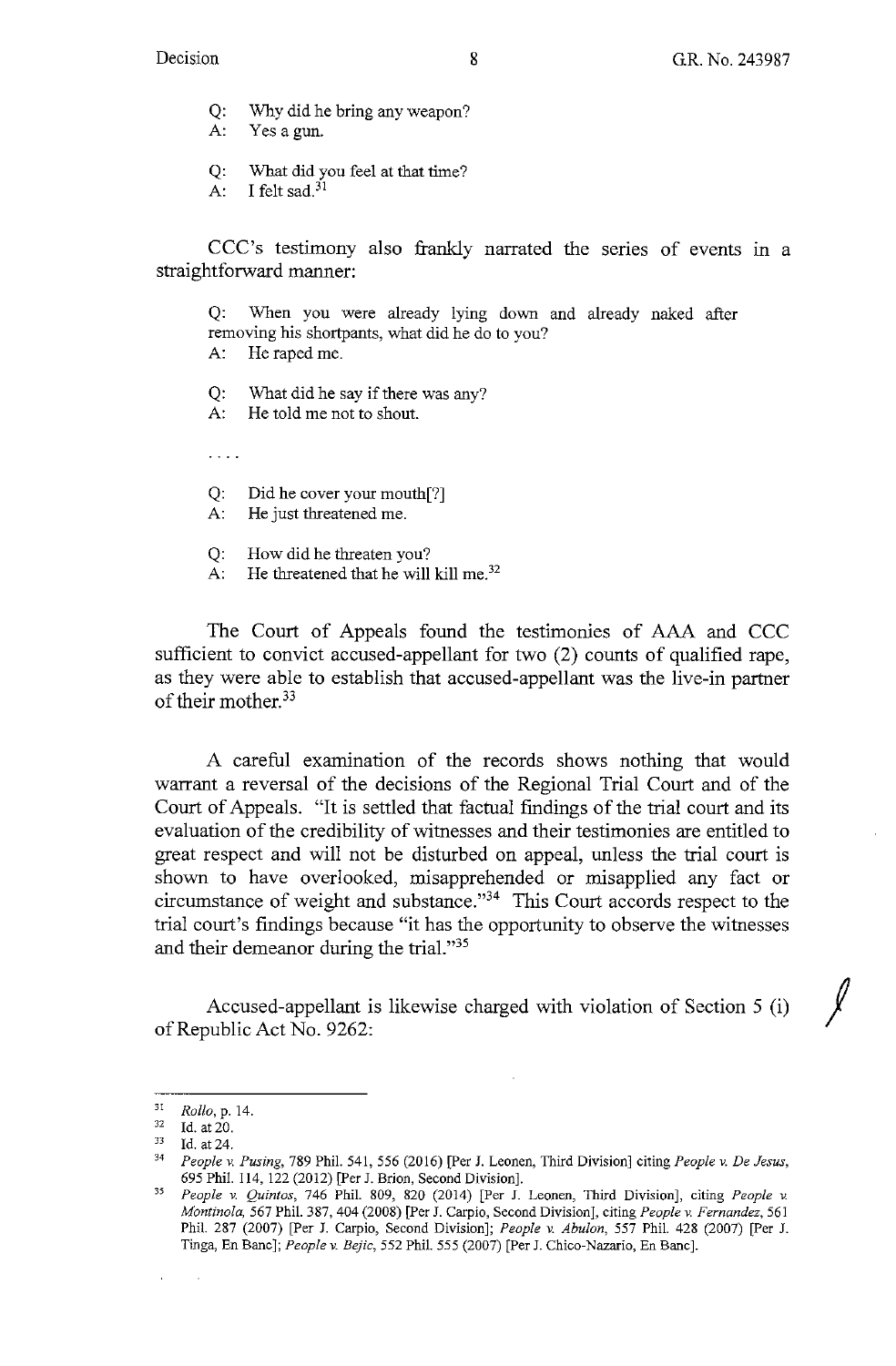$\sim$  . . . .

SECTION 5. *Acts of Violence against Women and Their Children.* - The crime of violence against women and their children is committed through any of the following acts:

(i) Causing mental or emotional anguish, public ridicule or humiliation to the woman or her child, including, but not limited to, repeated verbal and emotional abuse, and denial of financial support or custody of minor children or denial of access to the woman's child/children.

AAA v. People<sup>36</sup> reiterated the elements that must be proven by the prosecution:

(1) The offended party is a woman *and/or* her child or children;

(2) The woman is either the wife or former wife of the offender, or is a woman with whom the offender has or had a sexual or dating relationship, or is a woman with whom such offender has a common child. As for the woman's child or children, they may be legitimate or illegitimate, or living within or without the family abode;

(3) The offender causes on the woman and/or child mental or emotional anguish; and

( 4) The anguish is caused through acts of public ridicule or humiliation, repeated verbal and emotional abuse, denial of financial support or custody of minor children or access to the children or similar such acts or omissions.<sup>37</sup>

Psychological violence is the "means employed by the perpetrator, while mental or emotional anguish is the effect caused upon or the damage sustained by the offended party."38 Proof must be shown of any of the acts enumerated in Section 5 (i) to establish psychological violence as an element. The victim's testimony must then be presented to establish mental or emotional anguish, "as these experiences are personal to the party."39

The Court of Appeals correctly ruled that this element is present as supported by DDD's testimony:

Q: Why are you filing a case of Violation of Section 5(i) of Republic Act 9262 against your live-in partner [redacted]?

A: Because I cannot bear of what he did to my children.

Q: Why, what did he do to your children?

'' Id.

<sup>&</sup>lt;sup>36</sup> G.R. No. 229762, November 28, 2018, <bttp://elibrary.judiciary.gov.ph/thebookshel£'showdocs/l/64826> [Per J. Gesmundo, Third Division].

<sup>&</sup>lt;sup>37</sup> Id.<br><sup>38</sup> Id. citing *Dinamling v. People*, 761 Phil. 356, 376 (2015) [Per J. Peralta, Third Division].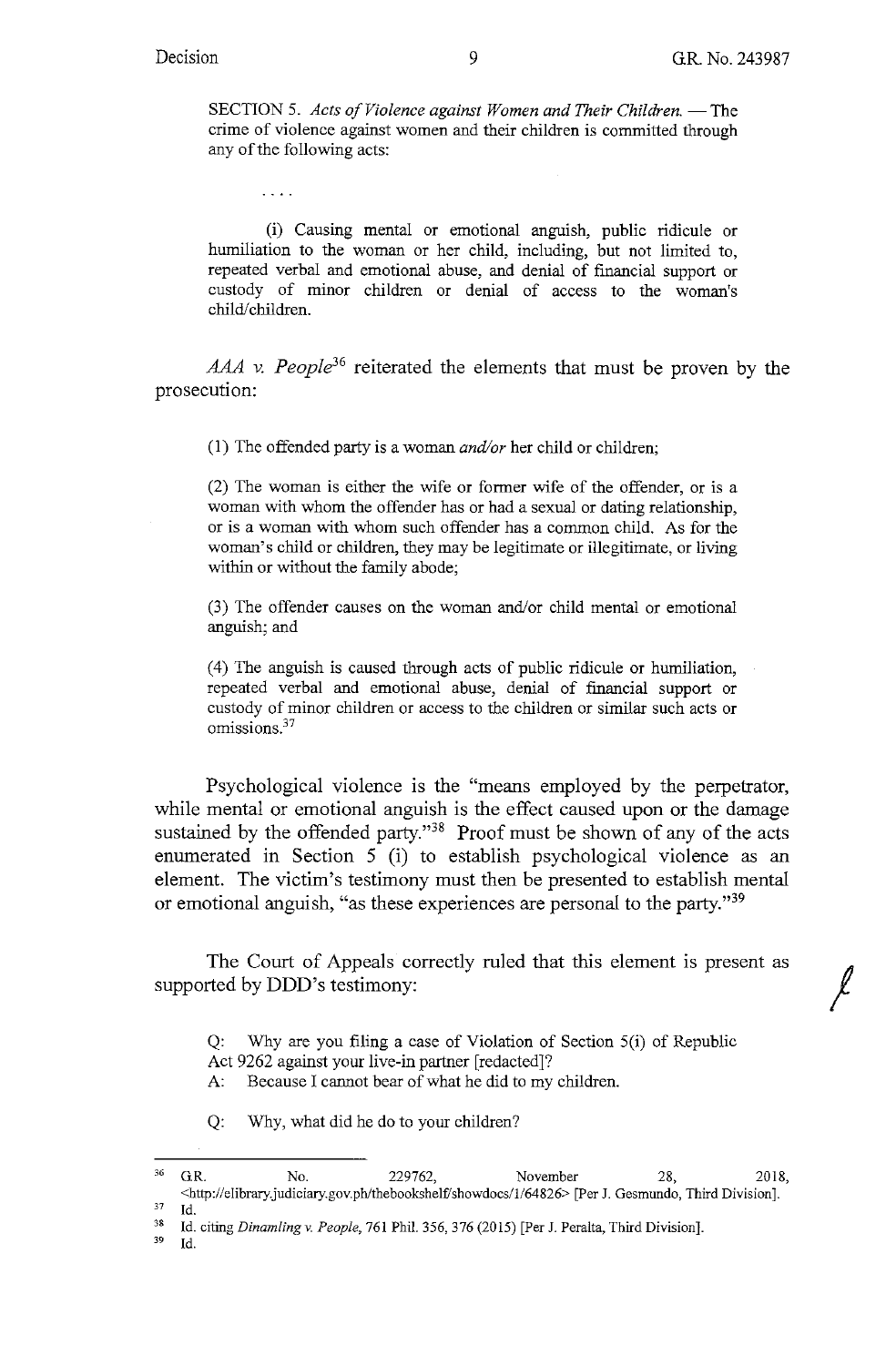*I* 

A: Because my children confided to me that they were molested by him.

Q: What do you mean they were molested by him? A: (Witness is crying) They were molested by him, [redacted] [redacted].<sup>40</sup>

The Regional Trial Court found that the evidence presented sufficiently established that DDD, being the biological mother of the victims, AAA and CCC, "had suffered mentally and psychologically"41 considering the crime committed by accused-appellant against her two daughters. Hence, the conviction for violation of Section 5(i) of Republic Act No. 9262 is proper.

Accused-appellant insists that the "prosecution failed to overcome the constitutional presumption of innocence afforded to the accused."42 He insists on the improbability of raping AAA on December 10, 1999 as he claims that he was assigned in Jolo, Sulu at that time,  $43$  and of raping CCC on March 30, 2004 as he claims that he discussed business plans with Bomia until 2:00 a.m. at his house where neither AAA nor CCC were staying at that time.<sup>44</sup>

This Court consistently held that when the coherent and candid testimony of a rape victim is corroborated by medical findings, there is adequate basis to justify a conclusion that the essential requisites of carnal knowledge have been established.<sup>45</sup> By this standard, the testimonies of the victims AAA and CCC which positively, categorically, and unqualifiedly recalled how accused-appellant forced himself upon them on two separate occasions are adequate basis for holding accused-appellant liable. In addition, the findings of the physician showed that both AAA and CCC have old lacerations in their hymens.

Accused-appellant's mere assertion that he was serving in the Philippine army in Jolo, Sulu on December 10, 1999 does not negate the commission of rape against AAA for his failure to present any proof that he was indeed at Jolo, Sulu during that time. In *Perez v. People*,<sup>46</sup> this Court ruled that "petitioner's unsubstantiated defense must fail following the doctrine that positive identification prevails over denial and alibi."47

Likewise, accused-appellant's testimony that AAA and CCC were not home on March 20, 2004 when he and Bomia discussed business plans until

<sup>40</sup>*Rollo,* pp. 27-28. 41 *CArollo,* p. 67. 42 *Rollo,* p. 11.

 $^{43}$  Id. at 10.

 $^{44}$  Id. at 11.

<sup>45</sup>*People v. Ausa,* 792 Phil 437,447 (2016) [Per J. Perez, Third Division]. 46 830 Phil. 162 (2018) [Per J. Leanen, Third Division].

 $47$  Id. at 178.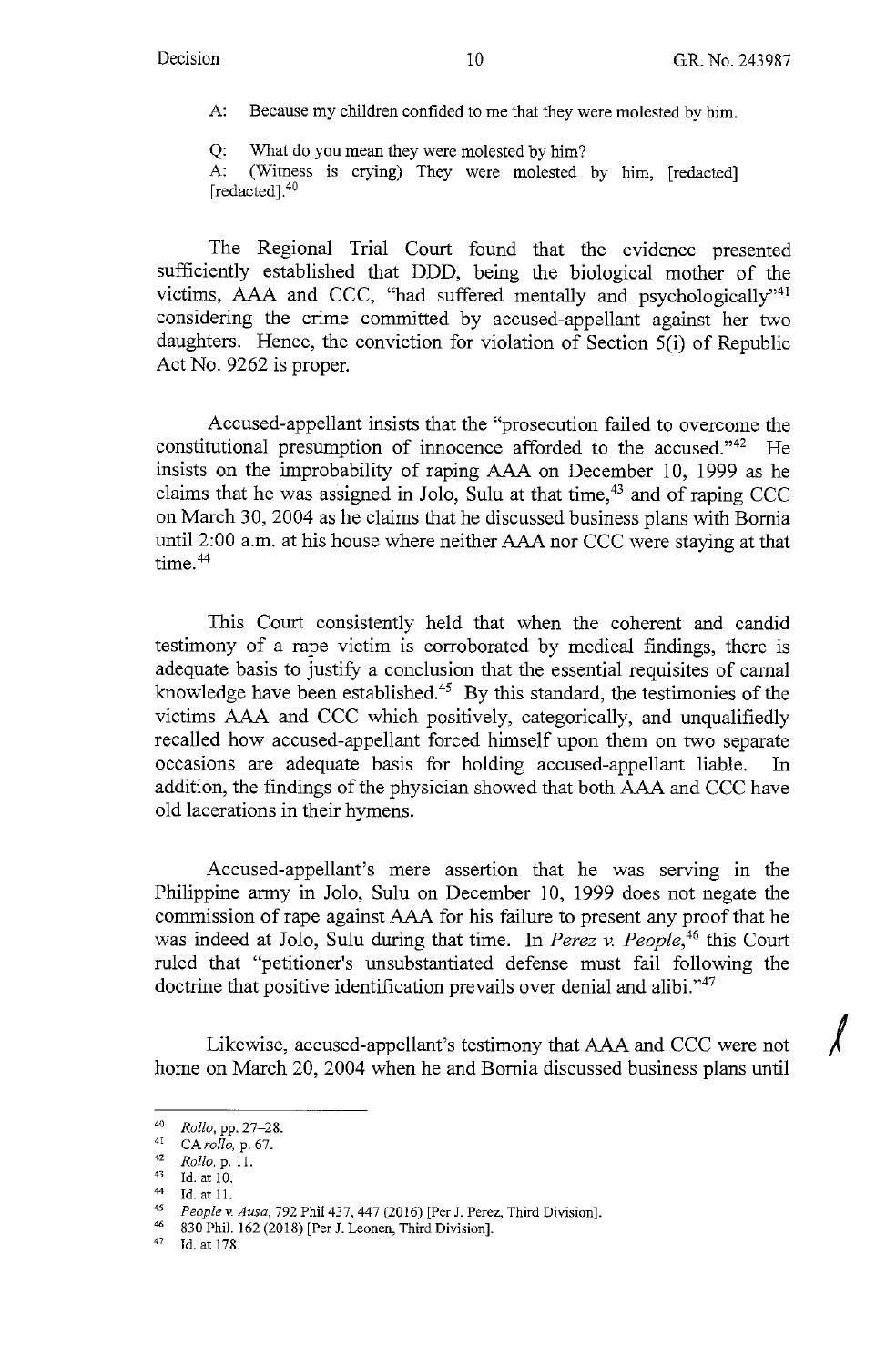2:00 a.m. is not fatal to the prosecution's case. Accused-appellant's bare denial that he did not rape CCC cannot prevail over CCC's consistent and straightforward testimony, especially since he was present at the place of the crime. While it is true that accused-appellant presented Bomia to corroborate his version of events, it still remains that accused-appellant was at the house where CCC claims to have been raped. *People* v. *Francica48*  reiterated that the "self-serving defense of denial falters against the positive identification by, and straightforward narration of the victim."49

Accused-appellant's assertion that DDD only reported the crimes so she could go to another man defies reality. As noted by the Court of Appeals, "there is nothing more tormenting than for a mother to know that her very own flesh and blood had been sexually abused by the man whom she trusted with her own heart. "50 A mother would not be so cruel as to subject her daughters to the emotional trauma of a rape trial merely for her own benefit.

There was likewise no error in the Court of Appeals' modification of the award of damages in Criminal Case Nos. 12605 and 12606 for the crime of qualified rape. Applying *People* v. *Jugueta, <sup>51</sup>*the award of damages should be  $\mathbb{P}100,000.00$  each as civil indemnity, moral damages, and exemplary damages.

Finally, there was also no error in adjusting the penalty for violation of Republic Act No. 9262, Section 5 (i). Section  $6(f)^{52}$  of the law states that the imposable penalty is *prision mayor.* Applying the Indeterminate Sentence Law, the minimum of the penalty shall be within the period prescribed for *prision correccional,* while the maximum shall be within the period prescribed for *prision mayor.* There is, thus, no error in the Court of Appeals' imposition of the penalty of imprisonment for an indeterminate period of six (6) years of *prision correccional* as minimum to ten (10) years and one (1) day of *prision mayor* as maximum.

**WHEREFORE,** this appeal is **DISMISSED** for failure to show any reversible error in the assailed Decision. The October 19, 2018 Decision of the Court of Appeals in CA-G.R. CR-HC No. 01732-MIN is **AFFIRMED.** 

<sup>48 817</sup> Phil. 972 (2017) [Per J. Leonen, Third Division].<br>
14 14 990 citing *Imbo v. People*, 758 Phil. 430, 437 (2015), [Per J. Perez, First Division].<br>
<sup>50</sup> *Rollo*, p. 28.<br>
<sup>51</sup> 783 Phil. 806 (2016) [Per J. Peralta, En

SECTION 6. Penalties. - The crime of violence against women and their children, under Section 5 hereof shall be punished according to the following rules:

<sup>(</sup>f) Acts fulling under Section 5(h) and Section 5(i) shall be punished by prision mayor.

In addition to imprisonment, the perpetrator shall (a) pay a fine in the amount of not less than One hundred thousand pesos (PI00,000.00) but not more than three hundred thousand pesos (300,000.00); (b) undergo mandatory psychological counseling or psychiatric treatment and shall report compliance to the court.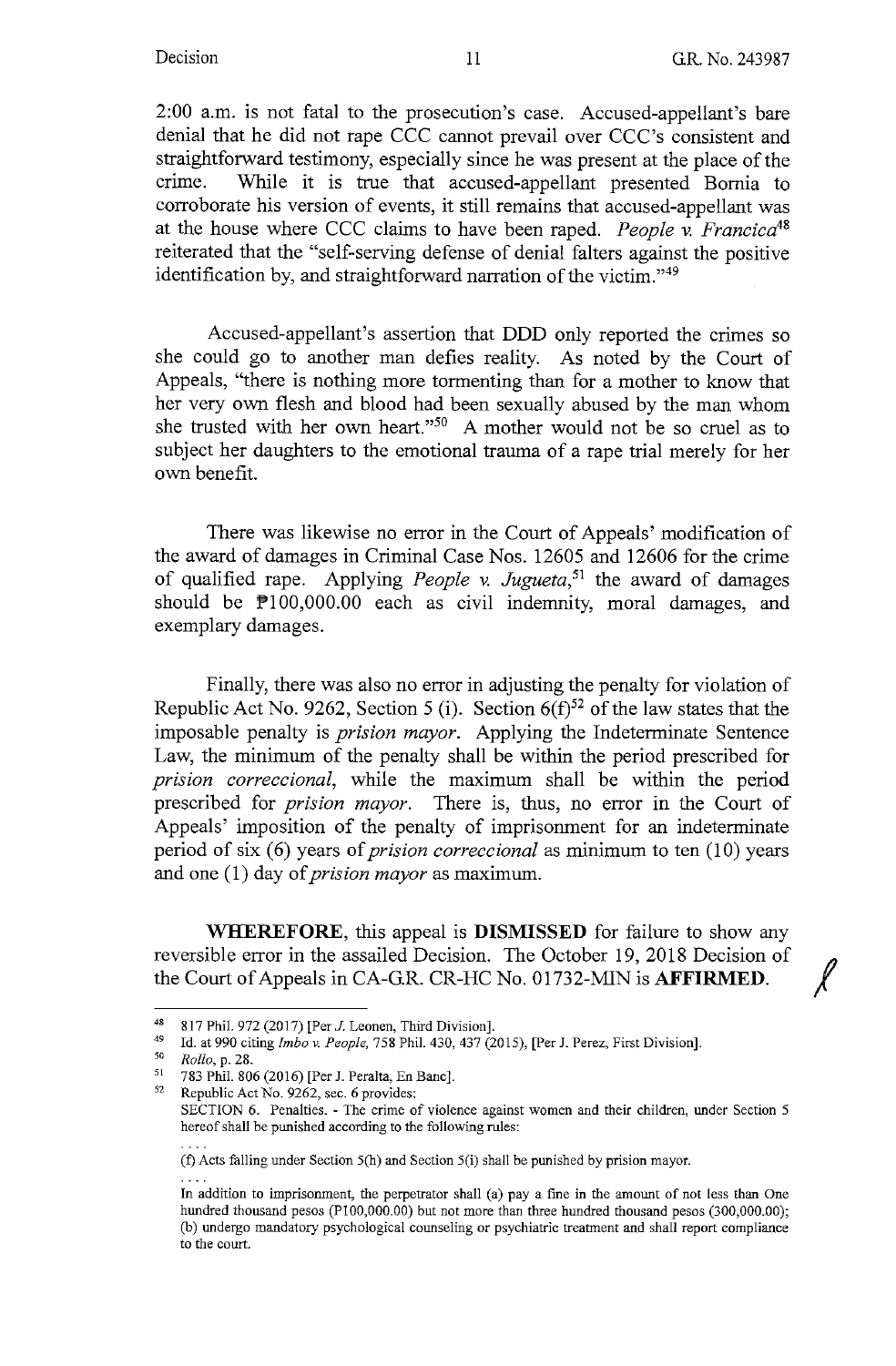Accused-appellant BBB is found **GUILTY** beyond reasonable doubt of two (2) Counts of Qualified Rape under Article 266-A (1) of the Revised Penal Code, in relation to Republic Act No. 7160. He is sentenced to suffer the penalty of *reclusion perpetua* for each case. He is also **ORDERED** to pay both AAA and CCC the amount of Pl00,000.00 as civil indemnity, P100,000.00 as moral damages, and P100,000.00 as exemplary damages for each case.

Accused-appellan.t BBB is likewise found **GlTILTY** beyond reasonable doubt of Vioiation of Section 5 (i), Republic Act No. 9262, also known as the Anti-Violence Against Women and their Children Act 2004. He is sentenced to suffer the penalty of imprisonment for an indeterminate sentence of six (6) years of *prision correccional*, as minimum, to ten (10) years and one (1) day of *prision mayor*, as maximum. Accused-appellant is also **ORDERED** to pay a fine in the amount of  $P200,000.00$ , to undergo a mandatory psychological counselling or psychiatric treatment, and to report compliance to the Regional Trial Court of Dipolog City, Branch 7.

All damages a'warded shall earn interest at the rate 6% per annum from date of finality of judgment until fully paid.<sup>53</sup>

**SO ORDERED.** 

**MARVIC M.V.F. LEONEN** 

Associate Justice

WE CONCUR:

ALEXATOR G. GESMUNDO **ER G. GESMUNDO**<br>ociate Justice

Associate Justice

On wellness leave **RODIL V. ZALAMEDA** Associate Justice

--------------- Nacar v. Gallery Frames<sub>.</sub> 716 Phii. 806 (2016) [Per J. Peralta, En Banc].